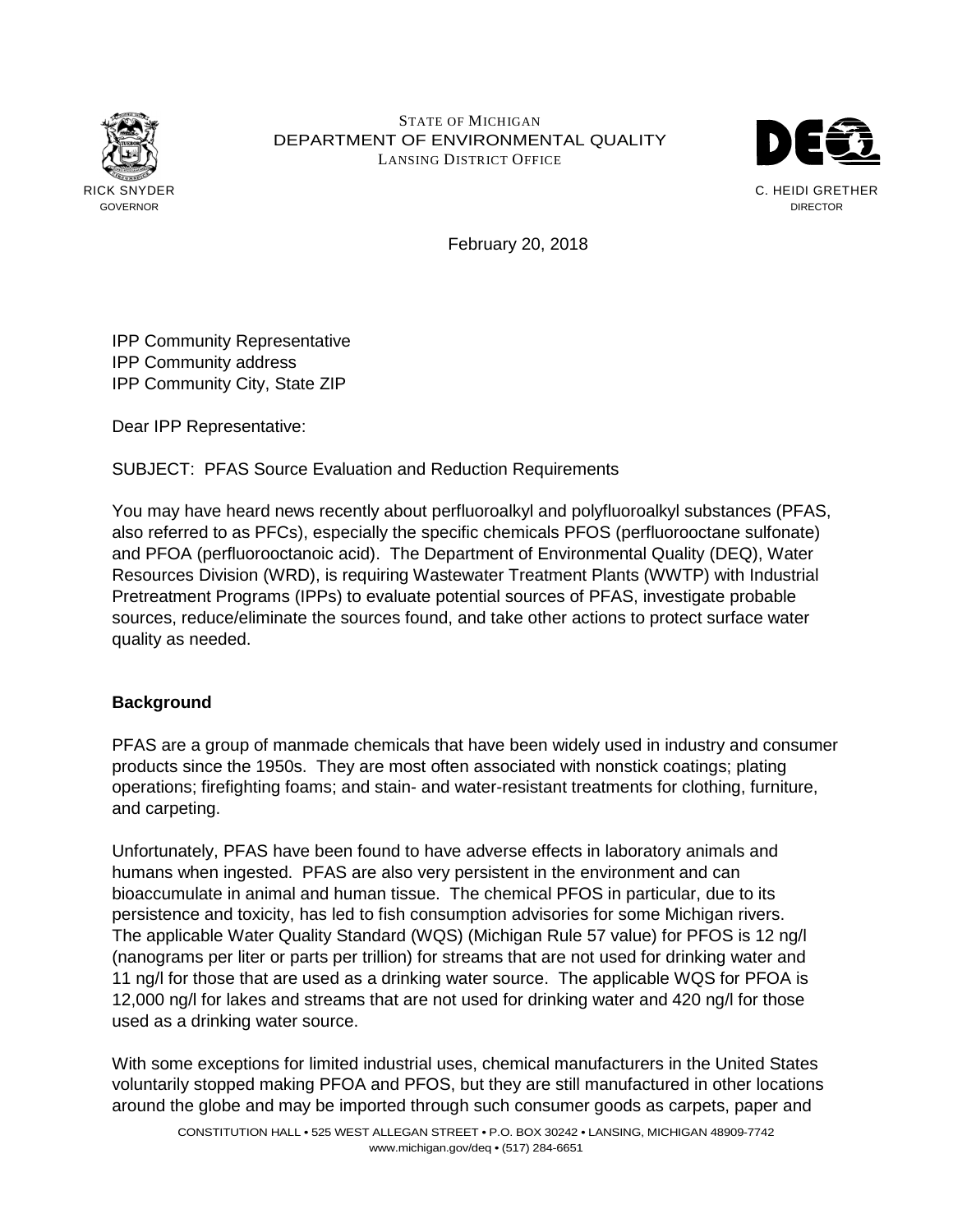packaging, coatings, etc. It is still legal to use existing stocks of PFOS-containing firefighting foams (Class B) in the US. These persistent chemicals may also be found in factories years after they were used.

The DEQ, WRD, has been conducting ambient stream monitoring of PFAS, as well as fish contaminant monitoring for several years. These efforts have led to more targeted point source monitoring in areas where ambient monitoring showed elevated levels of PFAS in surface waters. Recently, elevated PFOS levels in the Flint River led to point source sampling at a WWTP and then to an industrial user (a metal plater) that was found to be the primary source. WRD staff have been working with the WWTP and industrial user to identify and eliminate the source of the PFOS and address the disposal of accumulated biosolids contaminated with PFOS.

The DEQ is investigating this issue on a statewide, multimedia basis. The WRD is collecting PFAS effluent data from those WWTPs with the potential to discharge PFOS and PFOA as part of its routine monitoring and those that discharge to impacted water bodies. In addition to the DEQ's efforts, we are requiring you to evaluate potential sources within your sewer system.

## **Required Actions**

As a WWTP with a required IPP, you are hereby required to take the following actions to ensure that your IPP is prohibiting discharges of PFOS or PFOA that would either (1) cause your WWTP to fail to comply with the requirements of the Natural Resources and Environmental Protection Act, 1994 PA 451, as amended (NREPA) and/or (2) restrict the management of your biosolids. These actions are required under Part I.C.1.f.1 and Part I.C.1.f.2 of your National Pollutant Discharge Elimination System (NPDES) Permit, respectively. For item (1) above, your WWTP would be failing to comply with the NREPA if it is passing through PFOS and/or PFOA at concentrations greater than the applicable WQS.

Please consult your Regional IPP PFAS Specialist regarding any questions that you may have about any steps in the process described below. Staff maps may be found at www.michigan.gov/IPP.

- 1. **Conduct Initial Screening:** Conduct a review of your industrial users to identify industrial users that may be potential significant sources of PFOS and PFOA. The following types of industrial users may be potential significant sources of PFOS and PFOA:
	- metal finishers that are using, or have used, PFAS-containing wetting agents, demisters, defoamers, or surfactants in their plating tanks (generally platers that use, or have used, hexavalent chromium)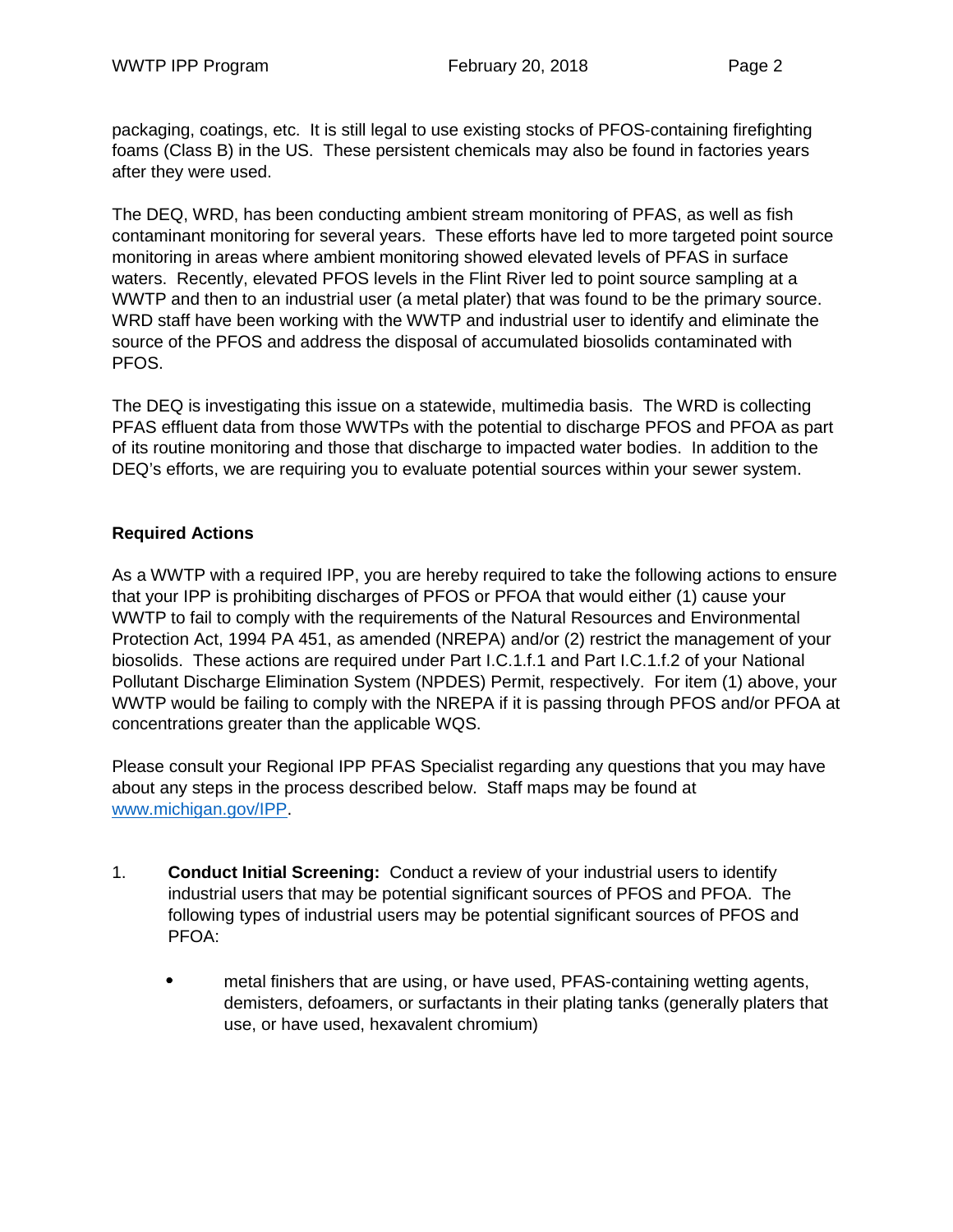- landfills that have accepted waste from metal finishers using hexavalent chromium or other industries associated with PFAS use (e.g., tanneries, fabric/leather treaters, paper manufacturers)
- contaminated sites discharging wastewater potentially containing PFAS, including those associated with firefighting foam, certain metal finishing wastes, or water- or stain-repellent treatment chemicals
- centralized waste treatment facilities that accept any of the above wastewaters
- any other industrial users that use, or have used, the PFAS-containing chemicals discussed above.

Resources that describe potential sources of PFAS may be found on the Michigan.gov/IPP Web page.

2. **Develop a Monitoring Plan**: Once you have developed a list of potential PFAS sources, you will need to evaluate each one to determine whether it is a *probable* source of PFAS and develop a strategy for sampling these probable sources. You will likely need to review records and interview your contacts to find out which sources use/have used or accept/have accepted PFAS-containing materials or wastes. Please note that since these chemicals are persistent and heavy, they may settle at the bottoms of tanks and pits and be present long after PFAS-containing chemicals were used. Please document your evaluation so that you may submit your results as part of the Interim Report in Item 6 below.

Once you have a list of probable sources, develop a plan to monitor them. Your plan will most likely include your commitment to monitor all your probable sources and the sampling protocol that you will follow. If you plan to monitor all of your probable sources by June 29, 2018, no DEQ, WRD, preapproval of your plan is required. In this case, you may submit your plan along with the results with your Interim Report (see Item 6 below). If you would like to pursue an alternative sampling strategy, including an extension of the due dates, propose this plan to the DEQ, WRD, for approval by May 1, 2018. For example, you may be able to eliminate several probable sources located near one another with one downstream collection system sample. If you have many probable sources, you may also need more time to conduct monitoring. Please contact your Regional IPP PFAS Specialist if you wish to propose an alternative sampling strategy, including an extension of the time needed, for approval. All alternative monitoring plans shall be submitted via MiWaters as an IPP Unscheduled Submission for Approval.

3. **Perform Source Monitoring**: Sample the discharge from each probable source identified in your monitoring plan for PFAS, using grab samples, and following the recommended sampling protocol to prevent cross-contamination. Although PFOS and PFOA are the primary pollutants of concern at this time, the laboratory analysis will include concentrations of a number of PFAS. As our understanding of these emerging pollutants progresses, this information will likely be useful. Currently, there are no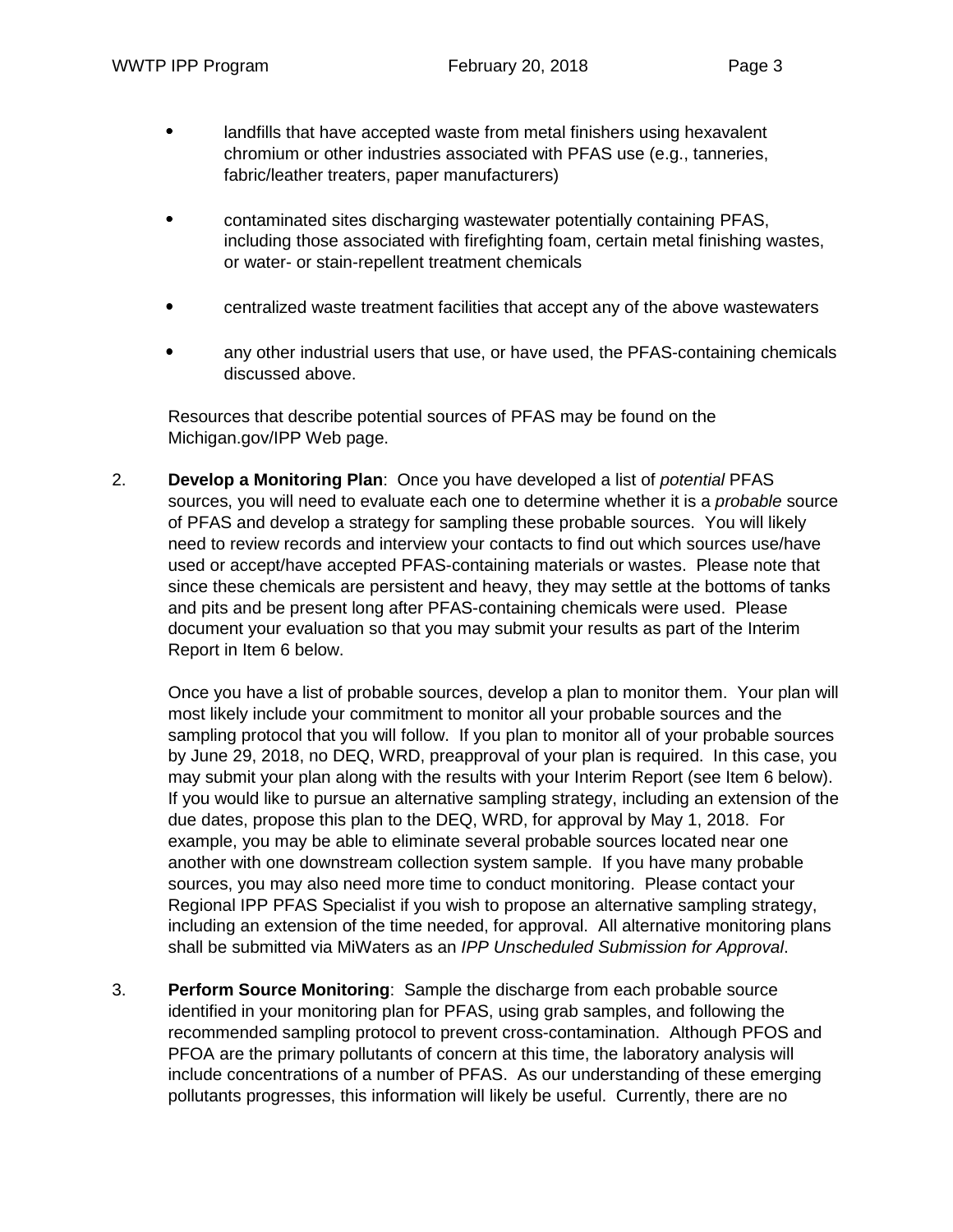United States Environmental Protection Agency (USEPA)-approved methods for PFAS analysis of wastewater or biosolids. The USEPA is currently proceeding with external validation of ASTM D7979, although USEPA Method 537 (modified) is commonly used and is acceptable for analysis until ASTM D7979 is approved. A modification of the USEPA Method 537 may also be approved for wastewater and biosolids at some point. Once there is an approved method, only approved method(s) may be used for all NPDES and IPP monitoring. Regardless of the method used, please be sure to use a laboratory with good quality assurance/quality control practices. We understand the costs associated with this effort, but it is necessary due to the potential impacts on human health and the impairment of fisheries. Recommended sampling protocol will be posted to the DEQ's IPP Web page at www.michigan.gov/IPP when it becomes available.

- 4. **Reduce/Eliminate PFOS and PFOA Sources**: If significant sources of PFOS and/or PFOA are found through source monitoring (Item 3 above), you are required to follow-up with the source(s) to reduce and/or eliminate these pollutants in their effluent. Note that for PFOS, loading is important since it bioaccumulates. Source reduction and elimination efforts may include product substitution, operational controls, pretreatment, and clean-up of historical contamination.
- 5. **Evaluate Impacts**: If you find sources discharging PFOS and/or PFOA to your WWTP from this monitoring, you are required to monitor your WWTP effluent for PFAS. Please see the discussion of PFAS sampling and analysis methods in Item 3 of this letter. If effluent results are found to be greater than the applicable WQS, you are required to submit the data to the DEQ, WRD, within ten (10) days via MiWaters (as an NPDES Unscheduled Permit Required Report schedule) and consult with your Regional IPP PFAS Specialist to discuss follow-up actions, which may include additional monitoring.
- 6. **Submit an Interim Report**: Summarize the information, data collected, and evaluation conducted to-date for Items 1 through 5 above for submittal to the DEQ, WRD, via MiWaters by **June 29, 2018**. We understand that source reduction work may be ongoing. A specific schedule and form will be available in MiWaters for submittal of this information.
- 7. **Continue Source Reduction and Monitoring:** Unless no PFAS sources were found, continue to reduce and eliminate sources of PFAS to your WWTP and conduct follow-up monitoring of sources and at your WWTP as needed. Depending on the information submitted in your Interim Report, the DEQ, WRD, may require additional monitoring or specific actions.
- 8. **Submit a Summary Report**: Unless you were sent a letter from the DEQ, WRD, requiring no further action in response to your Interim Report submittal, please submit the results of any additional monitoring data (WWTP effluent, biosolids, or source monitoring) and a summary of PFOS and/or PFOA source reduction and/or elimination efforts to the DEQ, WRD, by **October 26, 2018**. A specific schedule and form will be available in MiWaters for submittal of this information. IPP staff will review the information reported and will contact you about any required follow-up actions.